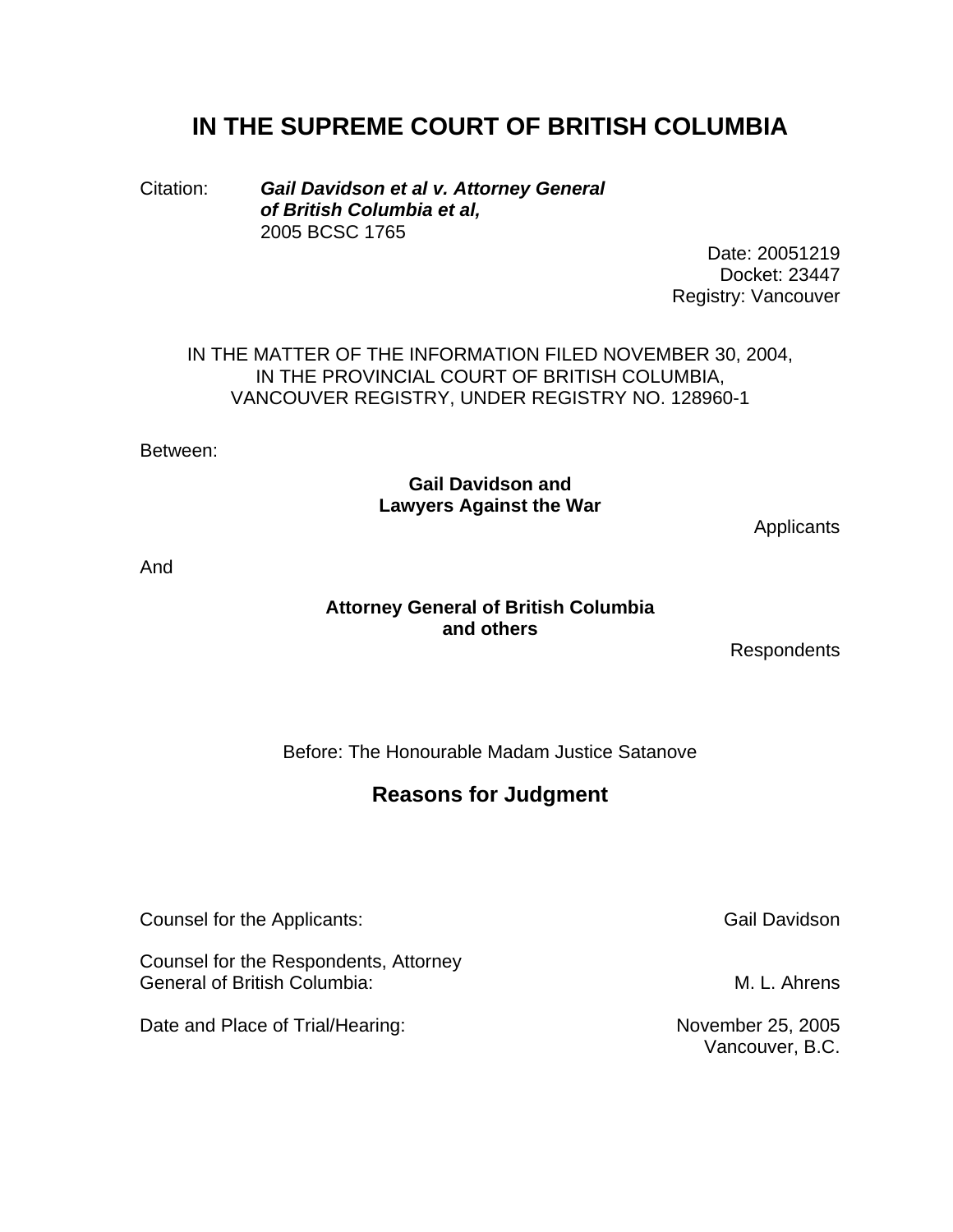[1] On November 30, 2004, the applicant, Ms. Davidson, swore a private

Information under s. 504 of the *Criminal Code*, R.S.C. 1985, c. C-46 accusing

George W. Bush, President of the United States of America, of torture contrary to s.

269.1 and other sections of the *Code.* 

[2] On December 2, 2004 Ms. Davidson appeared in front Judge Kitchen in the

Vancouver Registry of the Provincial Court of British Columbia to fix a date for a

process hearing under s. 507.1 of the *Code.* Ss. 507.1(1) and (2) state:

(1) A justice who receives an information laid under section 504, other than an information referred to in subsection 507(1), shall refer it to a provincial court judge or, in Quebec, a judge of the Court of Quebec, or to a designated justice, to consider whether to compel the appearance of the accused on the information.

(2) A judge or designated justice to whom an information is referred under subsection (1) and who considers that a case for doing so is made out shall issue either a summons or warrant for the arrest of the accused to compel him or her to attend before a justice to answer to a charge of the offence charged in the information.

[3] Also, on December 2, 2004 the Provincial Crown successfully applied to have the Information declared a nullity. Judge Kitchen found that the Information was a nullity based on the diplomatic immunity of Mr. Bush, and ordered that there be no further proceedings on it. Thus no process hearing has taken place to date.

[4] The applicant appealed to this court by way of Judicial Review. She seeks a Writ of Certiorari quashing Judge Kitchen's decision. She also seeks various declarations, including a declaration that Judge Kitchen's order that the Information was a nullity, violated s. 52 of the *Constitution Act, 1982*, being Schedule B to the *Canada Act 1982*, (U.K.), 1982, c. 11 and the *Canadian Charter of Rights and*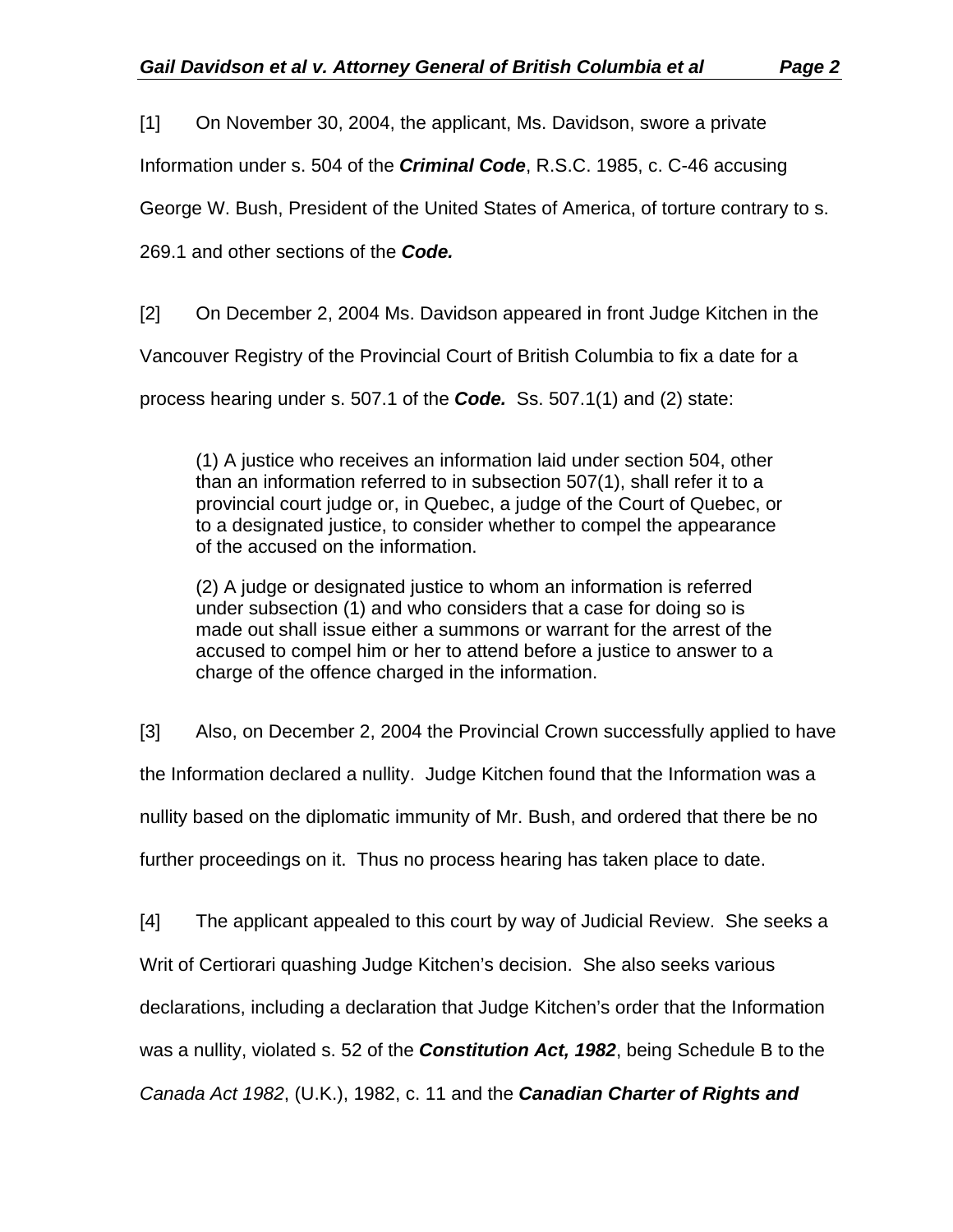*Freedoms, Part I of the Constitution Act, 1982.* It is notable that the applicant is

not seeking a Writ of Mandamus requiring process to issue.

[5] The Provincial Crown has brought a preliminary objection to continuance of

the Judicial Review on the following grounds:

- a. The proceeding is moot because the applicant has not obtained the consent of the Attorney General of Canada to continue this, or any, proceeding concerning the Information.
- b. The proceeding is moot because the applicant never had a legal basis upon which to file the Information in Vancouver Provincial Court, and the justice ought not to have received it.
- c. The proceeding is moot because the applicant admits she has never intended to ask for process to issue.

[6] I have decided not to deal with grounds "a" and "b" because I find the Crown has successfully persuaded me on ground "c" that this Judicial Review should not proceed further. I have a grave concern that the applicant's Information, these review proceedings and the intended process hearing all amount to an abuse of process.

[7] When the applicant appeared before Judge Kitchen she made the statement:

"Lawyers Against the War and myself are not asking at any time for process to issue".

[8] Crown submits that the issuance of process is the entire focus and purpose of the process hearing, and I agree. By admitting she does not intend to ask for the issuance of process at any time, the applicant has not only rendered the Information moot, as submitted by Crown Counsel, she has shown that she has another goal or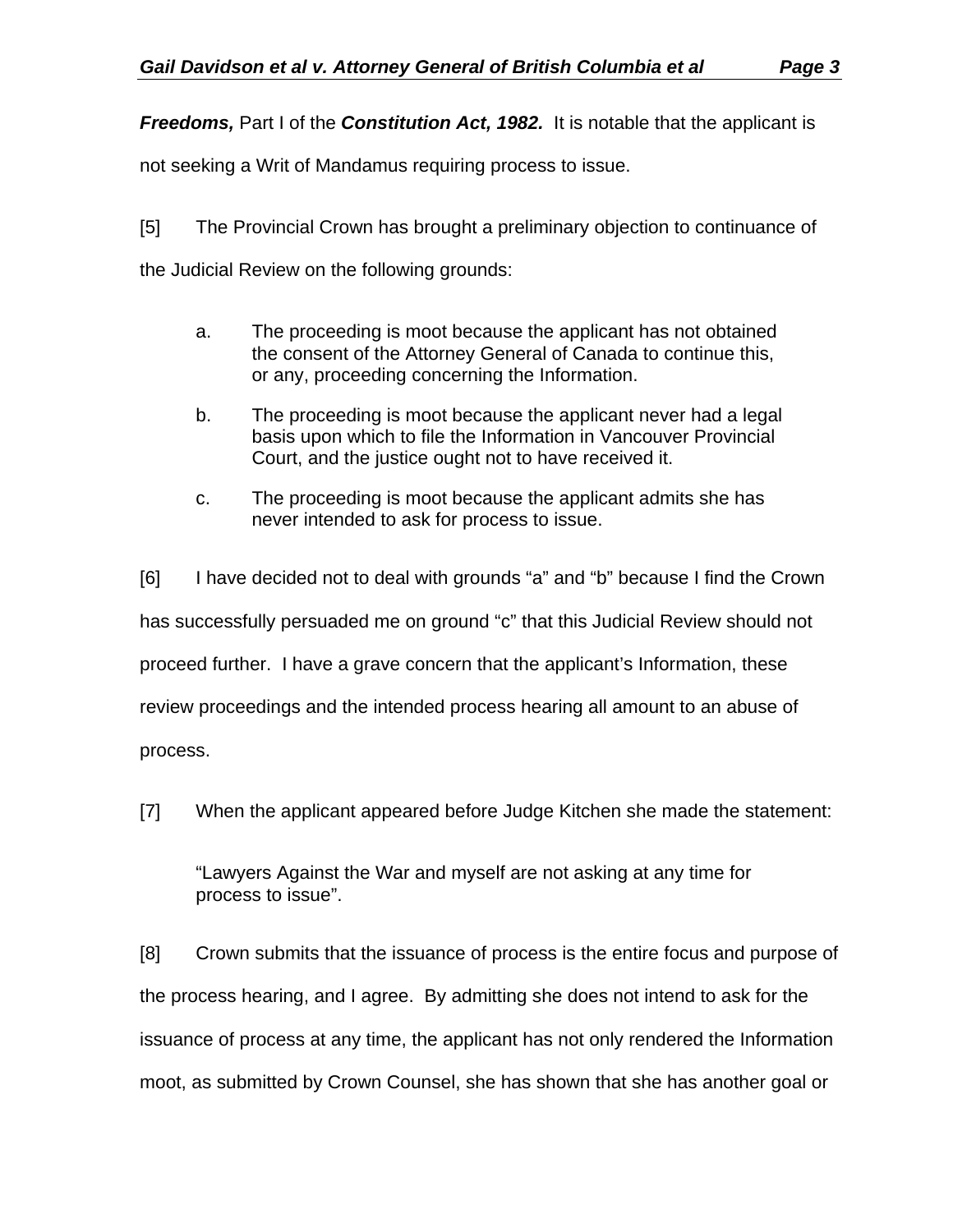purpose in mind. Given the flavour of the applicant's affidavit evidence and submissions concerning her position on the substantive issues, the only reasonable inference to draw is that she intends to use the criminal procedure under the *Criminal Code* as a forum to express her political views.

[9] Ms. Davidson argues that her statement about not asking for process to issue was intended to convey only that she was not seeking an international arrest warrant, or any process in the absence of the Attorney General. She argues that she is seeking the only kind of process that can issue as a result of a process hearing in this case under the *Criminal Code,* namely, a summons to appear or a warrant valid only within Canada. (ss. 507.1(2), 509, 514).

[10] This submission only serves to reinforce my concern. Ms. Davidson admits that the only kind of process that could issue in these circumstances against Mr. Bush would be a domestic summons or warrant. Therefore, when she made the statement that she was "not asking at any time (my emphasis) for process to issue" she was referring to process issuing under s. 507.1 of the *Code.* Since the issuance of a domestic summons or warrant is the only legitimate purpose for invoking s. 507.1, and since she has admitted she is not seeking this at any time, I can only conclude that Ms. Davidson's agenda is, as I have already noted, a political one. This is not a legitimate purpose for the bringing of a criminal prosecution and should not be encouraged by this court. In my view, this amounts to an abuse of process.

[11] Pursuant to its inherent jurisdiction, this court may stay or dismiss a proceeding where the process of the court is employed for some ulterior or improper